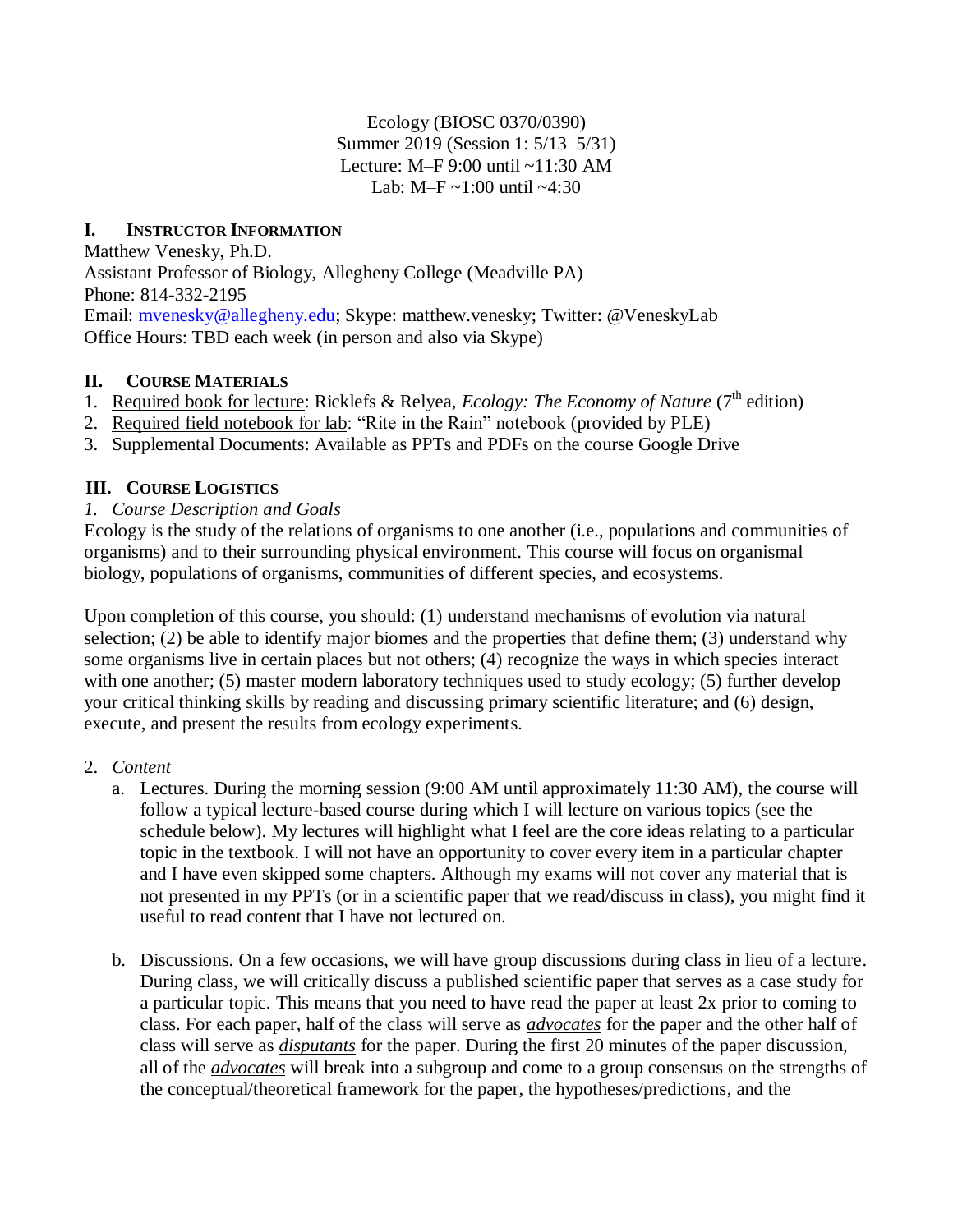experimental design/approach. During this time, the *disputants* will discuss the group consensus on the weaknesses of the paper (conceptual or experimental), alternative explanations of the results, and any other critiques related to the science of the paper. Each group will informally present the strengths and weaknesses of the paper (approximately 5 minutes per group). We will then spend the remainder of the class period discussing the paper and relating it to topics that we've covered in lecture.

- c. Laboratory Activities. The majority of our time each class will be spent doing laboratory work (and most of these will be in the field). The field component of the course is designed so that you have opportunities to see and practice some of the concepts that you will learn about in class. We will occasionally do laboratory activities inside, but I've tried to keep this to a minimum (assuming that you elected to take an ecology course from a field station because you wanted to be outside!). All laboratory activities will be conducted in small groups of 4–6 students. Almost all of the data from individual laboratory groups will be compiled into a larger dataset. **The techniques learned in, and the results collected from, laboratory activities are fair game on examinations.**
- d. Group project. During the final week of the course, each lab group will conduct a small laboratory experiment. We will discuss the details of this project in class.

| <b>Date</b> | <b>Topic</b>                       | <b>Chapter/Supplemental Reading</b> |
|-------------|------------------------------------|-------------------------------------|
| Mon $5/13$  | evolution & natural selection      | Ricklefs & Relyea, Ch. 7            |
| Mon $5/13$  | aquatic biomes and adaptations     | Ricklefs & Relyea, Ch. 6 & 2        |
| Tues $5/14$ | terrestrial biomes & adaptations   | Ricklefs & Relyea, Ch. 6 & 3        |
| Tues $5/14$ | life history                       | Ricklefs & Relyea, Ch. 8            |
| Wed 5/15    | size & scale                       |                                     |
| Wed 5/15    | metabolism                         |                                     |
| Thrs $5/16$ | population distributions           | Ricklefs & Relyea, Ch. 11           |
| Thrs $5/16$ | population growth & regulation     | Ricklefs & Relyea, Ch. 12           |
| Fri 5/17    | EXAM 1 (5/13-5/16)                 |                                     |
| Fri 5/17    | population dynamics                | Ricklefs & Relyea, Ch. 13           |
| Mon $5/20$  | predation & herbivory              | Ricklefs & Relyea, Ch. 14           |
| Mon $5/20$  | parasitism                         | Ricklefs & Relyea, Ch. 15           |
| Tues 5/21   | competition                        | Ricklefs & Relyea, Ch. 16           |
| Tues 5/21   | mutualism                          | Ricklefs & Relyea, Ch. 17           |
| Wed 5/22    | community structure                | Ricklefs & Relyea, Ch. 18           |
| Wed 5/22    | community succession               | Ricklefs & Relyea, Ch. 19           |
| Thrs $5/23$ | Presque Isle introduction          |                                     |
| Fri 5/24    | EXAM 2 (5/17-5/23)                 |                                     |
| Fri 5/24    | experiment planning period         |                                     |
| Mon $5/27$  | <b>MEMORIAL DAY - NO CLASS</b>     |                                     |
| Tues $5/28$ | movement of energy in ecosystems   | Ricklefs & Relyea, Ch. 20           |
| Tues 5/28   | Movement of elements in ecosystems | Ricklefs & Relyea, Ch. 21           |
| Wed 5/29    | scientific paper discussion        | SR <sub>1</sub>                     |
| Wed 5/29    | landscape ecology & biodiversity   | Ricklefs & Relyea, Ch. 22           |

#### **IV. LECTURE TOPICS**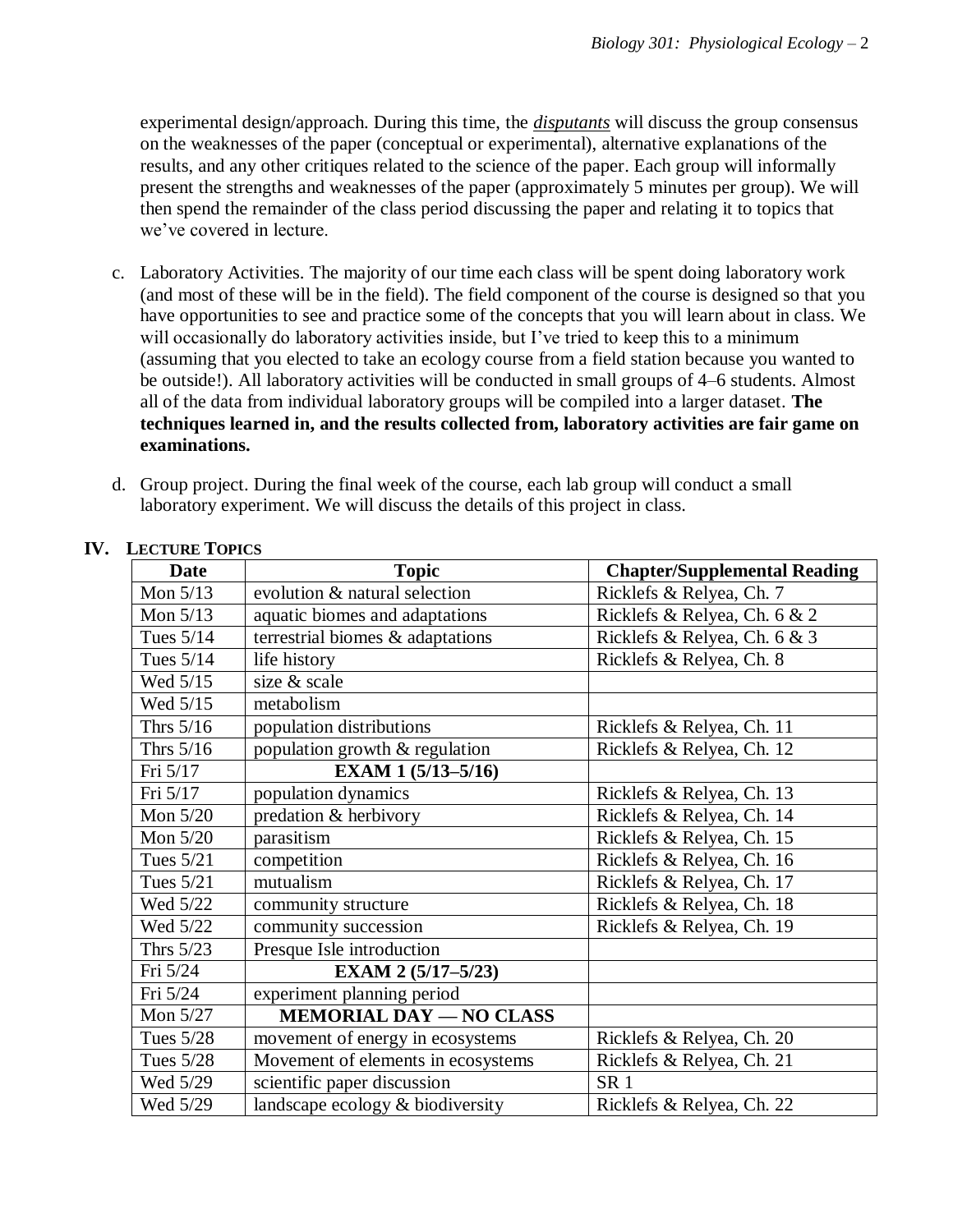| Thrs $5/30$ | conservation ecology                   | Ricklefs & Relyea, Ch. 23 |
|-------------|----------------------------------------|---------------------------|
| Thrs $5/30$ | scientific paper discussion            | SR <sub>2</sub>           |
| Fri 5/31    | FINAL EXAM $(5/24-5/30 \&$ cumulative) |                           |

#### **V. LABORATORY SCHEDULE**

| Date             | <b>Topic</b>                                     | <b>Location</b>              |
|------------------|--------------------------------------------------|------------------------------|
| Mon $5/13$       | aquatic lab 1: streams                           | Linesville Creek             |
| Tues $5/14$      | aquatic lab 2: wetlands and ponds                | <b>Bousson Environmental</b> |
|                  |                                                  | Preserve (Meadville, PA)     |
| Wed 5/15         | terrestrial lab 1: coniferous forests            | PLE housing site             |
| Thrs $5/16$      | terrestrial lab 2: deciduous forests             | Tryon-Weber Woods            |
| Fri $5/17$       | human demography                                 | Linesville cemetery          |
| Mon $5/20$       | parasites: ticks and snails                      | PLE                          |
| <b>Tues 5/21</b> | competition: testing the ideal free distribution | Spillway                     |
| Wed 5/22         | aquatic invertebrate lab                         | Indoor lab @ PLE             |
| Thrs $5/23$      | community succession                             | Presque Isle State Park      |
|                  |                                                  | (Erie PA)                    |
| Fri 5/24         | terrestrial invertebrate lab                     | Indoor lab @ PLE             |
| Mon 5/27         | <b>MEMORIAL DAY - NO LAB</b>                     |                              |
| Tues 5/28        | group experiment planning period                 |                              |
| Wed 5/29         | group field experiments                          | <b>TBD</b>                   |
| Thrs $5/30$      | group field experiments                          | TBD                          |
| Fri 5/31         | group research presentations                     |                              |

## **VI. ASSESSMENT**

There are 370 points available in the lecture portion of the course. I will assess your performance by examinations and participation in discussions of scientific papers. Each of the two midterm exams is worth 100 points and the non-cumulative portion of the final exam is also worth 100 points. These examinations will consist of a mix of multiple choice question, short answer, and essays/problem solving questions. There is a cumulative portion to the final exam that is worth 50 points (all essay and/or short answer). Lastly, you can earn a total of 20 points for your participation in the discussion of scientific papers (10 points each x 2 papers).

There are 240 points available in the laboratory portion of this course. I will assess your performance by two laboratory reports, the research presentation of your group project, and by daily participation in the laboratory activities. Your first lab report on the human demography lab is worth 25 points. This lab report is strictly a Methods and Results lab report. You can choose the topic of your second lab report: streams, ponds, coniferous forests, or deciduous forests. This laboratory report is worth 75 points. *When preparing your laboratory reports, you can include figures that you generated while work with your group members but the written portion of the laboratory report must be done individually.* Each person in every lab group can choose their own topic for the  $2<sup>nd</sup>$  lab report. Each group will also present the results from their group experiment (worth 50 points). Lastly, you can earn up to 90 points for your participation in the daily laboratory activities.

## **VII. GRADING SCALE**